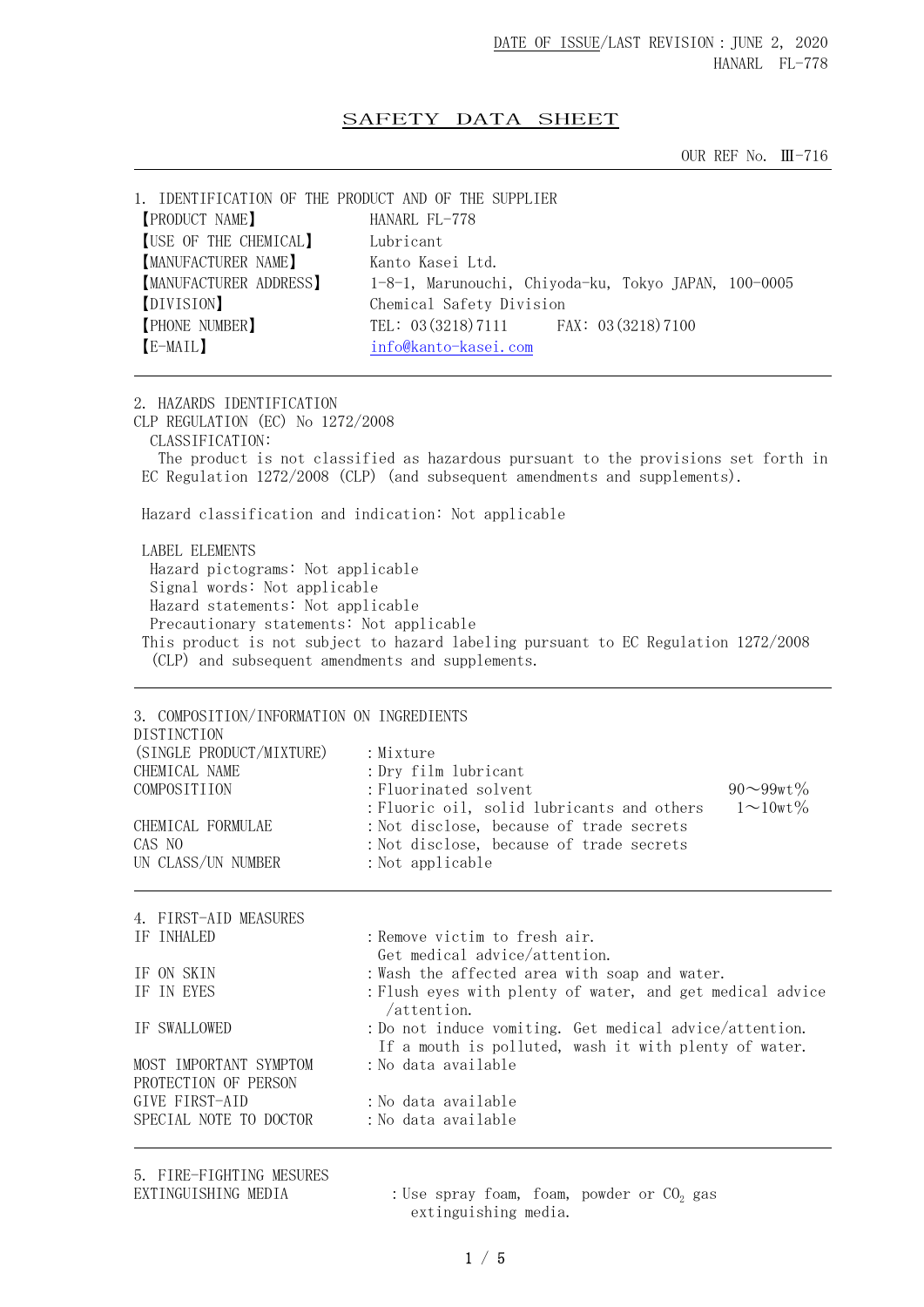DATE OF ISSUE/LAST REVISION:JUNE 2, 2020 HANARL FL-778

| FIRST FIRE                     | : Use powder or $CO2$ gas extinguishing media.                                        |
|--------------------------------|---------------------------------------------------------------------------------------|
| LARGE-SCALE FIRE               | : Use foam extinguishing media.                                                       |
| UNSUITABLE EXTINGUISHING MEDIA | : Prohibit rod-shaped water injection.                                                |
| PECULIAR HAZARD STATEMENT      | : May be harmful if inhaled vapor/mist produced                                       |
|                                | at $260^{\circ}$ C or more.                                                           |
| PECULIAR EXTINCTION METHOD     | : Cut off combustion source of fire.                                                  |
|                                | : Sprinkle water to equipment to cool.                                                |
|                                | : Prohibit to enter to the scene of a fire except<br>staff.                           |
| PROTECTION OF THE PERSON       |                                                                                       |
| EXTINGUISHIES FIRE             | : Extinguish fire on the windward side of the fire and<br>not fail to wear protector. |

| 6. ACCIDENTAL RELEASE MEASURES             |                                                                                                |
|--------------------------------------------|------------------------------------------------------------------------------------------------|
| PERSONAL PRECAUTIONS                       | : Always wear protective equipment when working.                                               |
| ENVIRONMENTAL PRECAUTIONS                  | : Take care not to be drained into river and drain.                                            |
|                                            | :If the medicine is used for the sea, it should be                                             |
|                                            | what suits the standard in the technology that                                                 |
|                                            | provides by the transportation ministerial                                                     |
|                                            | ordinance.                                                                                     |
| METHODS FOR CONTAINMENT<br>AND CLEANING UP | : Remove source of a fire.                                                                     |
| SMALL QUANTITY                             | : Remove with a spatula or shovel, or absorb with soil,                                        |
|                                            | sand or a cloth. Wipe off remainder with a cloth.                                              |
| LARGE QUANTITY                             | : Prevent access by roping off the perimeter around<br>the leak.                               |
| AT SEA                                     | : Prevent dispersion by creating an oil fence.                                                 |
|                                            | Scoop up or use adsorption mats to soak up.                                                    |
|                                            | When chemicals are used, these must comply with                                                |
|                                            | technological standards as set down in ministry                                                |
|                                            | of transport ordinances.                                                                       |
| PREVENTION MESURE                          |                                                                                                |
| OF SECOND DISASTER                         | : Inform promptly a related organization to<br>attempt prevention and the expansion prevention |
|                                            | of the accident when leaking.                                                                  |
|                                            | : Remove source of a fire and prepare extinguishing                                            |
|                                            | media.                                                                                         |
|                                            |                                                                                                |
| 7. HANDLING AND STORAGE                    |                                                                                                |
| <b>HANDLING</b><br>TECHNICAL MESURES       | : Avoid contact with flame, sparks and heated objects.                                         |
|                                            | Do not allow unnecessary dispersion of vapor.                                                  |
|                                            | : Take steps to prevent static electricity, and use                                            |
|                                            | conductive work clothes and shoes.                                                             |
|                                            | : Remove completely it in the safety area, if the                                              |
|                                            | mechanical equipment are repaired and are processed.                                           |
|                                            | : Wear protector, if there is possibility of skin<br>contact or eye contact.                   |
|                                            | : Avoid inhalation of vapor or mist.                                                           |
|                                            | : Containers must be sealed.                                                                   |
| <b>NOTES</b>                               | : The vapor from petroleum products builds up easily                                           |
|                                            | as it is heavier than air. It is therefore                                                     |
|                                            | necessary to ensure adequate ventilation and                                                   |
|                                            | take care with fire.                                                                           |

NOTES OF SAFE HANDLING : Handling should be done at room temperature. Prevent contamination of water and impurities.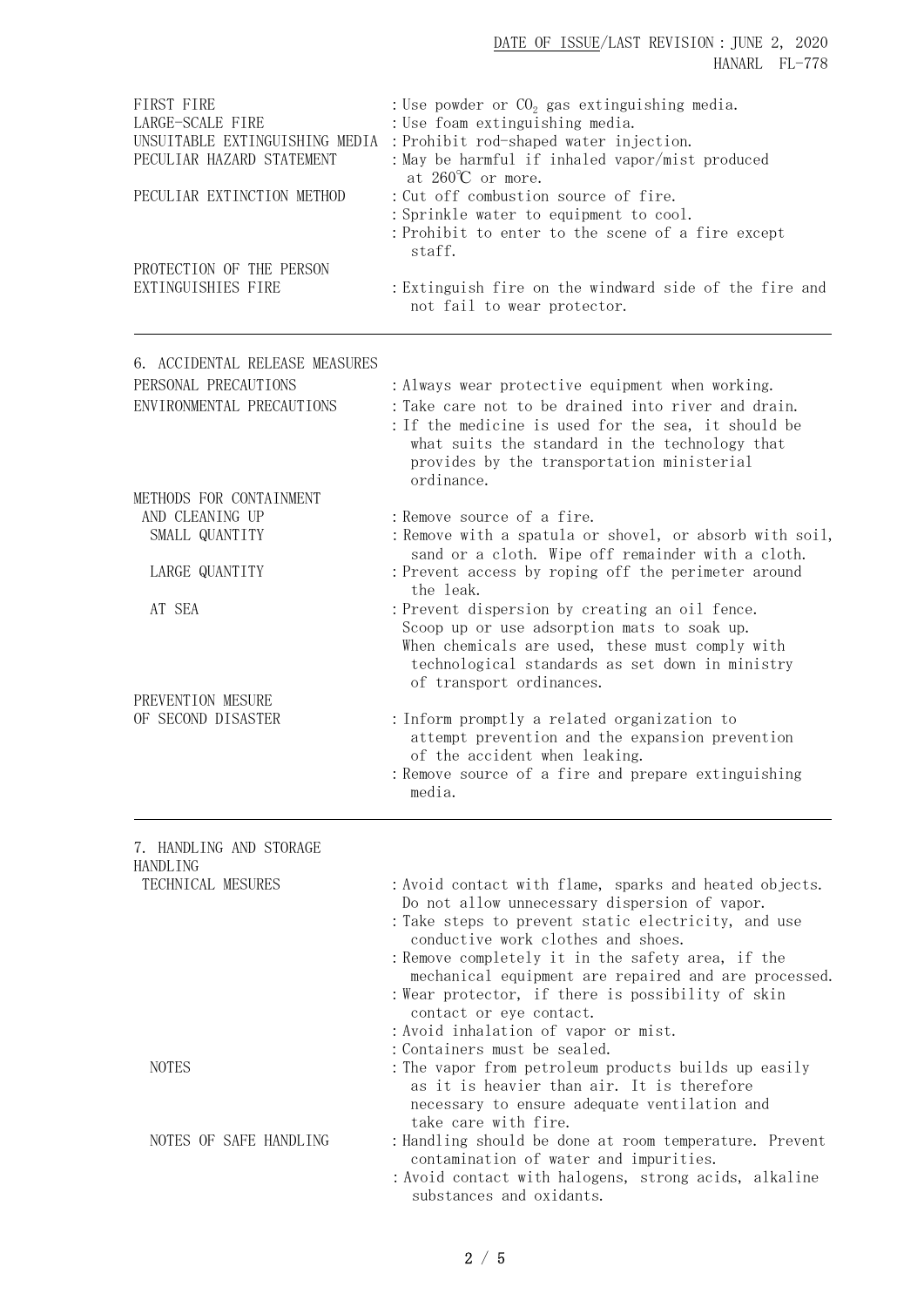DATE OF ISSUE/LAST REVISION:JUNE 2, 2020 HANARL FL-778

| <b>STORAGE</b>                           | : Protect from sunlight. Store in a well-ventilated<br>place.                                 |
|------------------------------------------|-----------------------------------------------------------------------------------------------|
|                                          | : Avoid heat, sparks, flames and any build-up of<br>static electricity.                       |
|                                          | : Avoid contact and storing with halogens, strong<br>acids, alkaline substances and oxidants. |
|                                          | : Do not apply pressure to empty containers.                                                  |
|                                          | : Don't cut, weld, heat, or make the hole the container.                                      |
| 8. EXPOSURE CONTROLS/PERSONAL PROTECTION |                                                                                               |
| EQUIPMENT MESURES                        | : If the vapor arises, ventilation equipment or<br>closing of vapor source is needed.         |

|                          | : The equipment for washing and the body washing of   |
|--------------------------|-------------------------------------------------------|
|                          | eyes is set up near the handling area.                |
| MANAGEMENT CONCENTRAITON | : Not established                                     |
| ALLOWABLE CONCENTRATION  | : Not established                                     |
|                          | : ACGIH Not established                               |
| PROTECTION               |                                                       |
| RESPIRATORY PROTECTION   | : If necessary, wear hazard mask.                     |
| HAND PROTECTION          | : Wear the resistance to oil if coming in contact     |
|                          | repeating for a long term.                            |
| EYE PROTECTION           | : Wear safety glasses with side shields.              |
| SKIN PROTECTION          | : When contacting for a long time or repeatedly, wear |
|                          | oil resistant ones.                                   |
| APPROPRIATE SANITARY     |                                                       |

REQUIREMENT : Remove dirty clothes, wash completely and reuse.

| 9. PHYSICAL AND CHEMICAL PROPERTIES |                                                       |
|-------------------------------------|-------------------------------------------------------|
| <b>APPEARANCE</b>                   | : Liquid                                              |
| COLOR                               | : Milky white                                         |
| <b>ODOR</b>                         | : Odorless                                            |
| pН                                  | :No data                                              |
| MELTING POINT/FREEZING POINT        | : No data                                             |
| INITIAL BOILING POINT               |                                                       |
| AND BOILING                         | : $80\sim90^{\circ}$ C                                |
| FLASH POINT                         | : Not applicable                                      |
|                                     | Does not flash                                        |
| UPPER/LOWER FLAMMABILITY            |                                                       |
| OR EXPLOSIVE LIMITS                 | : Not applicable                                      |
| <b>VAPOR PRESSURE</b>               | :No data                                              |
| VAPOR DENSITY                       | :No data                                              |
| RELATIVE DENSITY                    |                                                       |
| $(WATER=1)$                         | : Approx. 1.7                                         |
| SOLUBILITY                          | : Insoluble<br>: Water                                |
|                                     | Other solvent : Insoluble                             |
| AUTO-IGNITION TEMPERATURE           | :No data                                              |
| DECOMPOSITION TEMPERATURE           | : No data                                             |
| VISCOSITY                           | : No data                                             |
|                                     | * These data except for appearance are about solvent. |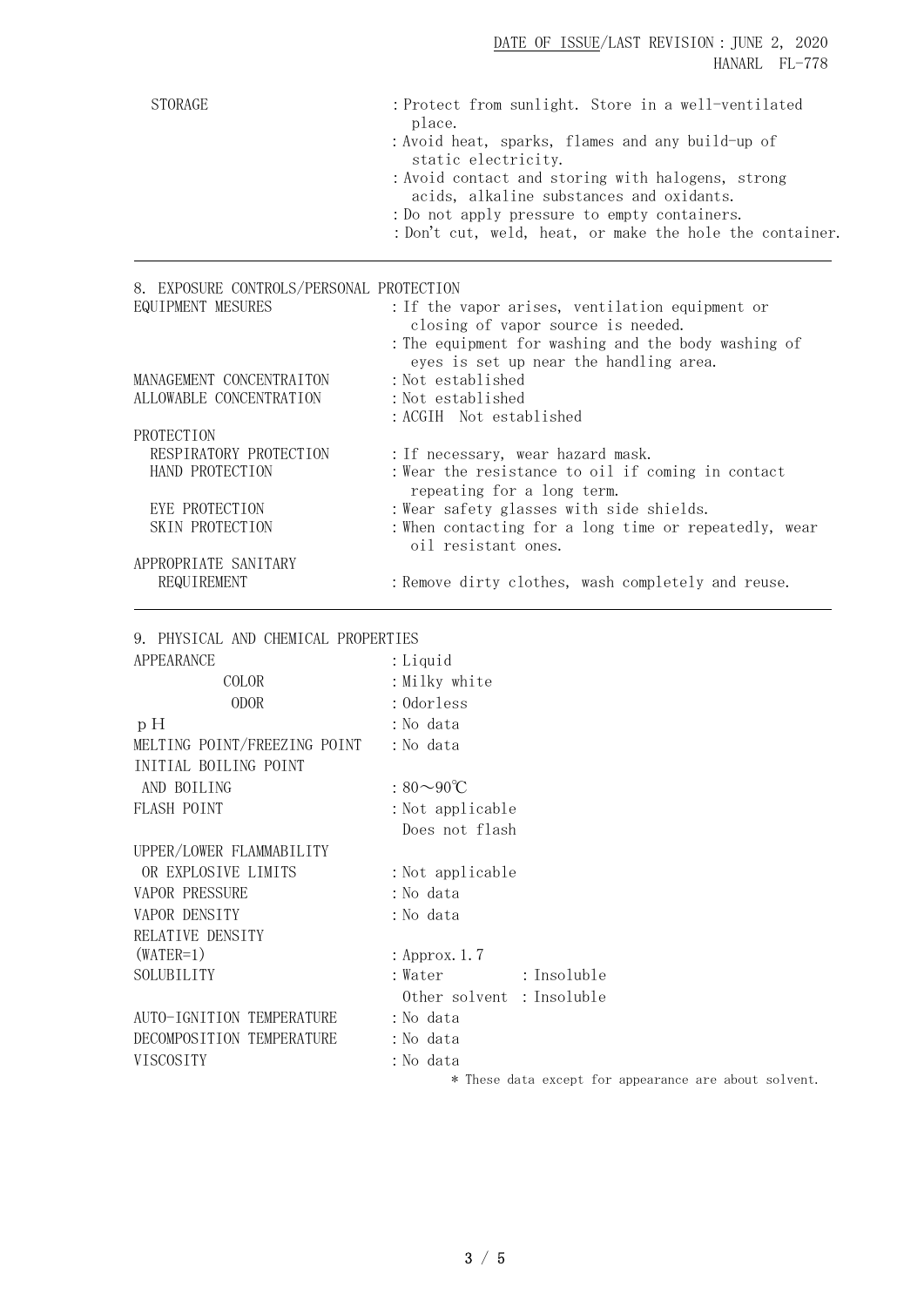| 10. STABILITY AND REACTIVITY<br>STABILITY<br>POSSIBILITY OF HAZARDOUS<br><b>REACTIONS</b><br>CONDITIONS TO AVOID                                                                                                                                    | : Stability at room temperature<br>: No reaction with water<br>: Heating, high temperature, and contact hazardous<br>material<br>: Avoid contact with halogens, strong acids, alkaline<br>substances and oxidants.<br>: Harmful thermal decomposition products may be<br>produced such as gaseous hydrogen fluoride when<br>heated at extremely high temperature.<br>: No data available |  |
|-----------------------------------------------------------------------------------------------------------------------------------------------------------------------------------------------------------------------------------------------------|------------------------------------------------------------------------------------------------------------------------------------------------------------------------------------------------------------------------------------------------------------------------------------------------------------------------------------------------------------------------------------------|--|
| INCOMPATIBLE MATERIALS                                                                                                                                                                                                                              |                                                                                                                                                                                                                                                                                                                                                                                          |  |
| HAZARDOUS DECOMPOSITION<br><b>PRODUCTS</b><br><b>OTHER</b>                                                                                                                                                                                          |                                                                                                                                                                                                                                                                                                                                                                                          |  |
| 11. TOXICOLOGICAL INFORMATION<br><b>ACUTE TOXICITY</b>                                                                                                                                                                                              | Oral : rat : LD50 > 2,000 mg/kg<br>Dermal: LD50 estimated to be $>$ 5,000 mg/kg<br>Inhalation (vapor) : rat : LC50 > 20.6 mg/l<br>Inhalation(mist) : No data                                                                                                                                                                                                                             |  |
| SKIN CORROSION/IRRITATION<br>SERIOUS EYE DANAGE/<br>IRRITATION<br>RESPIRATORY OR SKIN<br>SENSITIZATION<br>GERM CELL MUTAGENICITY<br>CARCINOGENICITY<br>REPRODUCTIVE TOXICITY<br>STOT-single exposure<br>STOT-repeated exposure<br>ASPIRATION HAZARD | : Rabbit: No significant irritation<br>: Rabbit: No significant irritation<br>: No data<br>: Not mutagenic<br>:No data available<br>: No data available<br>: No data available<br>:No data available<br>:No data available                                                                                                                                                               |  |
| 12. ECOLOGICAL INFORMATION<br>ACUATIC TOXICITY<br><b>ACUTE</b><br>PERSISTENCE/DEGRADABILITY<br>BIOACCUMULATIVE POTENTIAL<br>MOBILITY IN SOIL<br>OTHER ADVERSE EFFECTS                                                                               | : No data available<br>CHARONIC : No data available<br>:No data available<br>: No data available<br>: No data available<br>: No data available                                                                                                                                                                                                                                           |  |
| 13. DISPOSAL CONSIDERATIONS<br>WASTE DISPOSAL METHOD                                                                                                                                                                                                | : Consider disposal via licensed waste disposal company.<br>Scrap may be incinerated under properly controlled<br>condition. Follow all regulations in your country.                                                                                                                                                                                                                     |  |
| 14. TRANSPORT INFORMATION                                                                                                                                                                                                                           |                                                                                                                                                                                                                                                                                                                                                                                          |  |
| sea and land.                                                                                                                                                                                                                                       | Not classified as dangerous in all means of transport regulations, including air,                                                                                                                                                                                                                                                                                                        |  |
| INTERNATIANAL REGULATIONS<br>FOR TRANSPORT<br>UN CLASS                                                                                                                                                                                              | : Not regulated (Not dangerous)<br>: Not applicable                                                                                                                                                                                                                                                                                                                                      |  |

| UN ULADD                    | : NOt applicable |
|-----------------------------|------------------|
| UN NUMBER                   | : Not applicable |
| PRODUCT NAME                | : Not applicable |
| CONTAINER GRADE             | : Not applicable |
| SEAWATER POLLUTION MATERIAL | : None           |

4 / 5